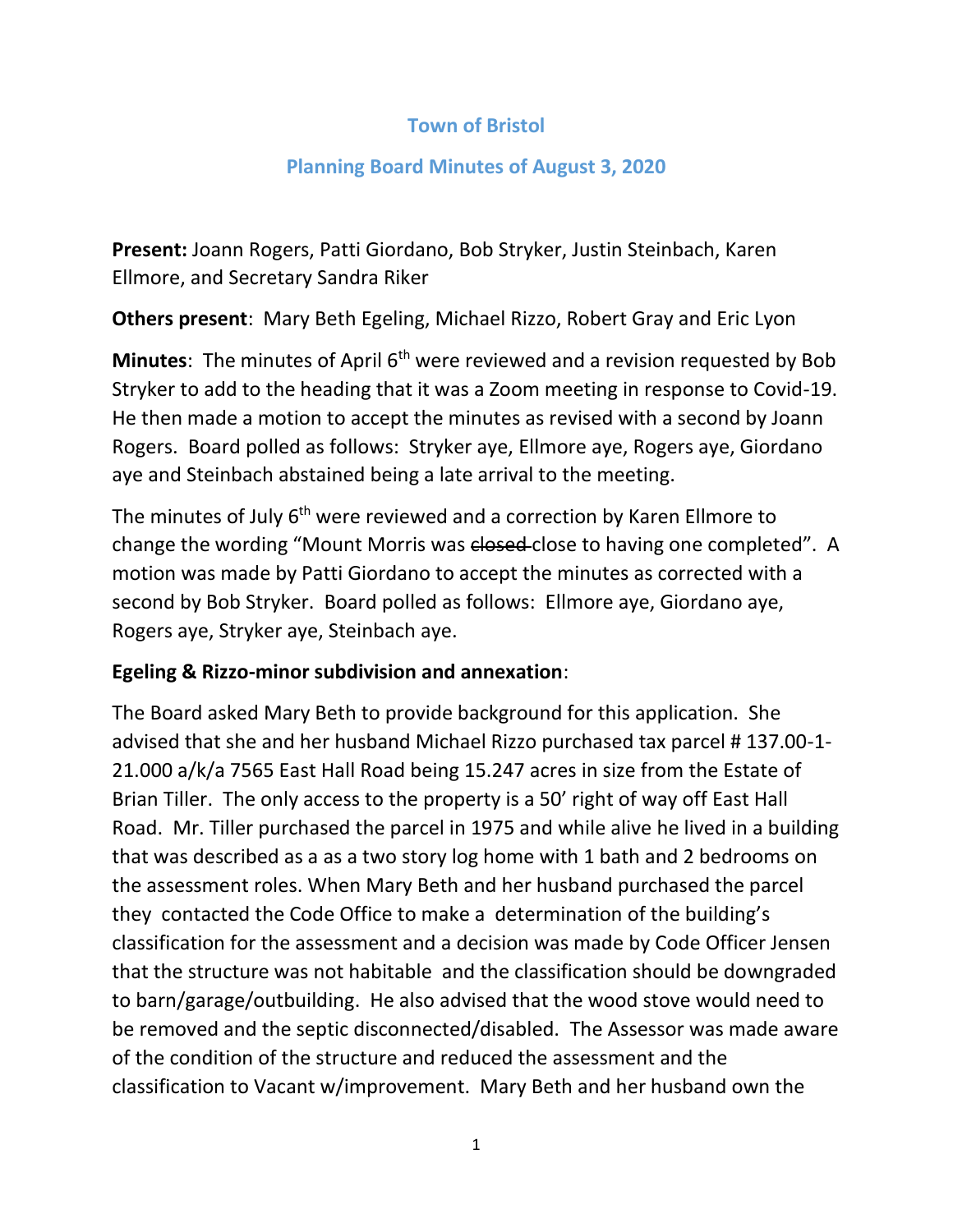parcel adjacent to it at 4914 Ganyard Hill Road. They wish to subdivide 8.457 acres from the parcel known as 7565 East Hall Road and will retain the 50' Right of Way to East Hall Road as the ingress and egress route. The remaining 6.790 acres will be annexed to their parcel known as 4914 Ganyard Hill Road and their access is off Ganyard Hill Road.

The Board inquired if the access right of way could be increased to the now accepted 66' requirement for access. The answer was no, they do not own the lands on either side of the 50' right of way and in fact went on to say that they offered a smaller portion of the parcel containing the structure and the right of way to East Hall Road to the owner of 7595 East Hall Road, LLC who said he was not interested in purchasing the portion being offered for annexation to his parcel.

A question was raised if they might be able to widen the 50' distance where it enters the larger part of the 8.457 acres, this is not possible due to the steep slopes throughout the parcel. If this parcel were sold there is no guarantee at this point it could be a buildable lot that determination would be made by an engineer at the time of site plan and steep slope regulations need to be followed.

It was noted that the 50' right of way is partially on an adjacent parcel and it has been documented in the owners deed.

Chairwoman Ellmore opened the public hearing. Robert Gray spoke saying he was representing the other neighbors on East Hall with their concern this would create additional traffic on their small road. The Board and Mary Beth reassured him that there are two parcels being created from the division of 7565 East Hall Road and both have their own access. One on East Hall Road for the 8.457 acre known as Lot 1 and the remaining 6.790 acres will be annexed to lot 2 with access through 4914 Ganyard Hill Road. The public hearing was then closed.

*The Board reviewed the Short Form Environmental Statement and a Negative Declaration was made through a motion by Patti Giordano with a second by Joann. All Board members agreed.*

*A motion was made by Patti Giordano with a second by Justin Steinbach the Planning Board of the Town of Bristol approve the subdivision of lot 1 from 7565 East Hall Road being 8.457 acres that has an unhabitable accessory structure*